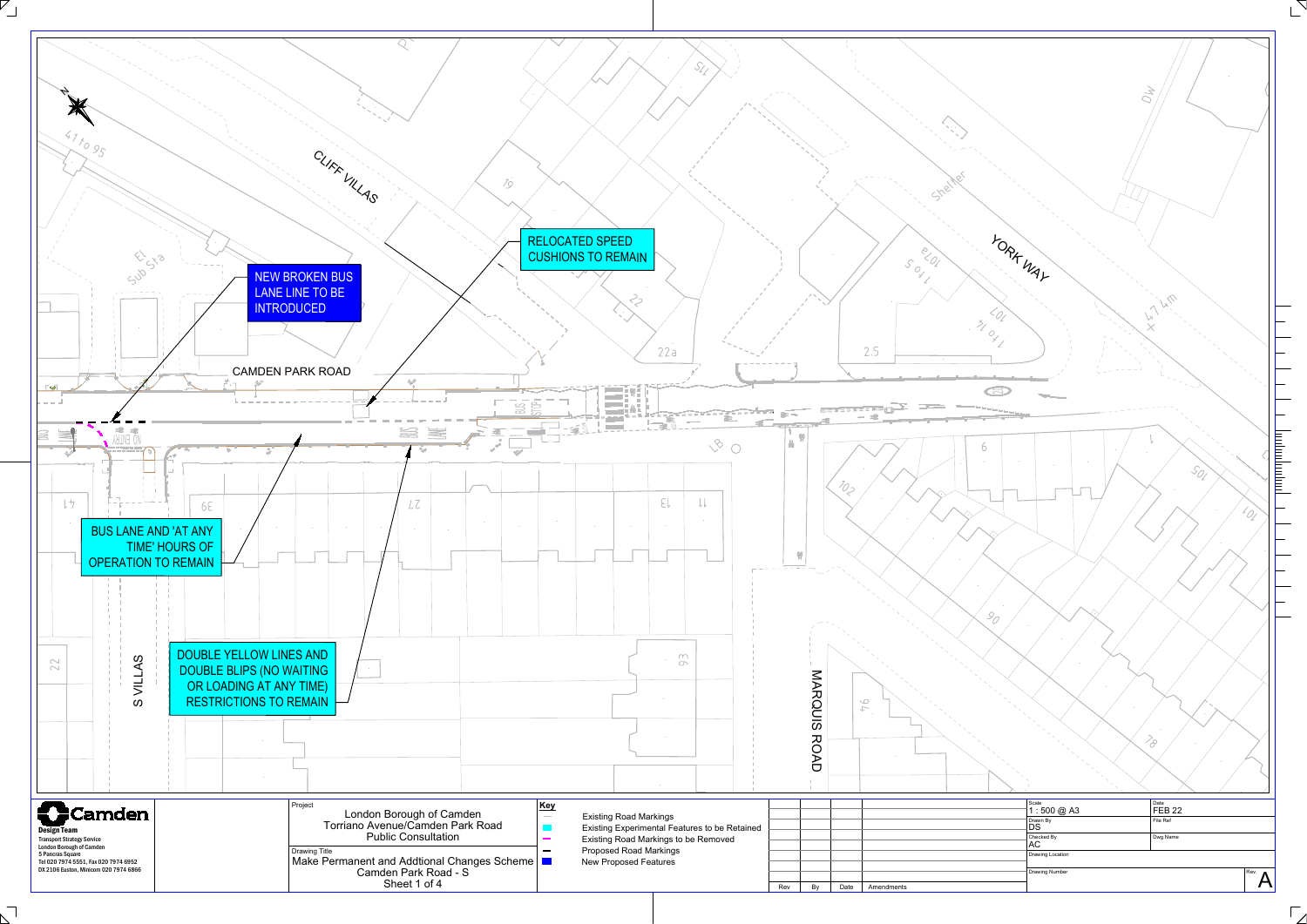

 $\sqrt{ }$ 

 $\nabla_{\bot}$ 

 $\Gamma$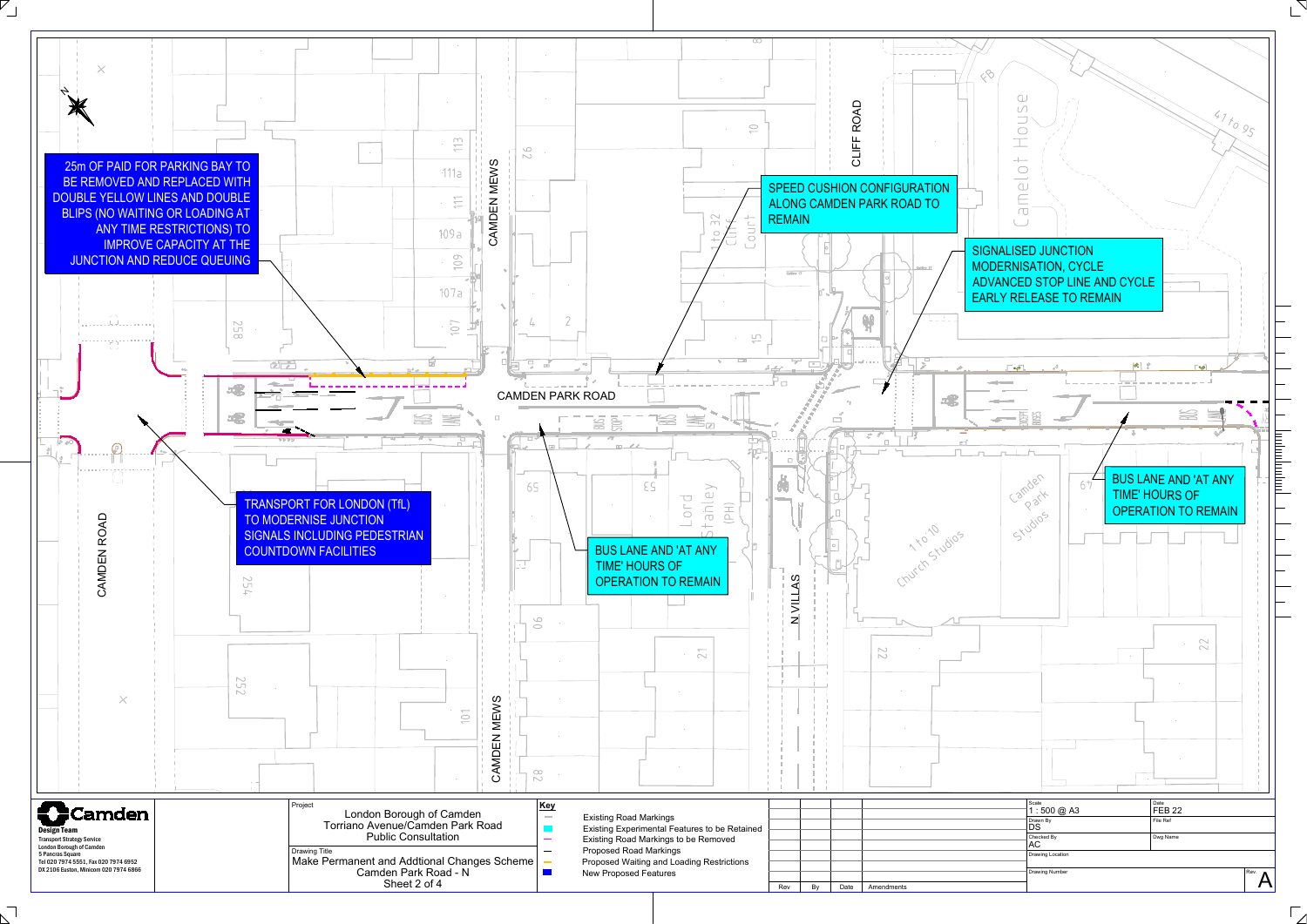

 $\overline{\phantom{a}}$